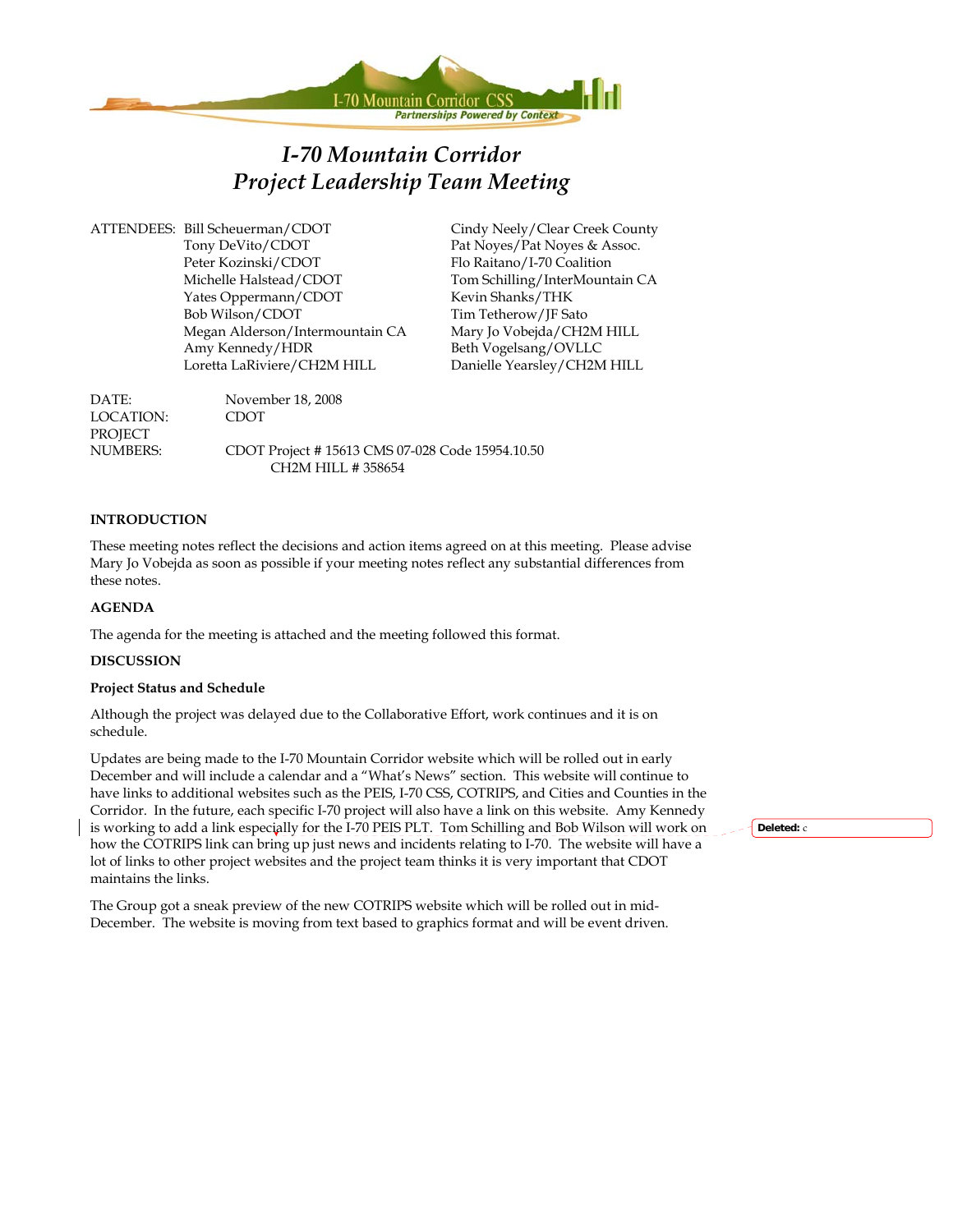

It was suggested that the CDOT webmaster be included in the next I70 Mountain Corridor website meeting.

#### **Guidance Manual**

The Guidance Manual will have its own website address but it can also be accessed from the I-70 Mountain Corridor website ([www.i70mtncorridor.com](http://www.i70mtncorridor.com/)). When the project team conducted interviews with potential users of the guidance manual website, they stated that a "social" component should be included. The project team feels that it is very important to have some sort of "social" section on the website where people can find more information on people working on projects and be able to have discussions relating to projects. Bob Wilson will check to make sure this will not violate CDOTs blogging policy.

Writing assignments for different sections of the Guidance Manual have been made. Each author will have a buddy with technical expertise to review their work. Megan Alderton will edit each section to insure consistency with the style guide. Bob Wilson asked that the first reference to the interstate on each page be spelled out (Interstate 70) and thereafter it can be referred to as I-70.

The group would also like to see an easily accessible Glossary on each page.

The project team feels that title Guidance Manual is not exactly right but has struggled with renaming it. The PLT decided that a Name that Website Contest email should be sent out to the Corridor Team.

#### **Aesthetics Design Principles**

Kevin Shanks explained the design principles were consolidated from ideas generated at the Aesthetic Exercise at the recent CT Meeting. The PLT agreed with the design principles but felt that "Maintain a Sense of the Greater Whole" and "Respect the Current Time and Place" are too vague and need further explanation.

#### **Sustainability Working Group Deliverables**

The group reviewed the Sustainability Working Group Deliverables which includes guidance for each of the Life Cycle Phases of a project.

#### **SWEEP Working Group**

The draft MOU has been reviewed at the last Working Group Meeting in October. The subcommittee is working on a sample Implementation Section which will be sent out for review in a few weeks.

#### **Chain Station Report**

Danielle Yearsley said the Chain Station Report will be distributed after Peter Kozinski and Bill Scheuerman do a final review. The electronic report will be posted on the website but because it is so large hard copies or CDs will also be sent.

#### **Next Meeting**

The next PLT Meeting will be Tuesday, January 20th from 9:00 – 12:00.

The meeting was adjourned at 3:40 pm.

**Deleted:** t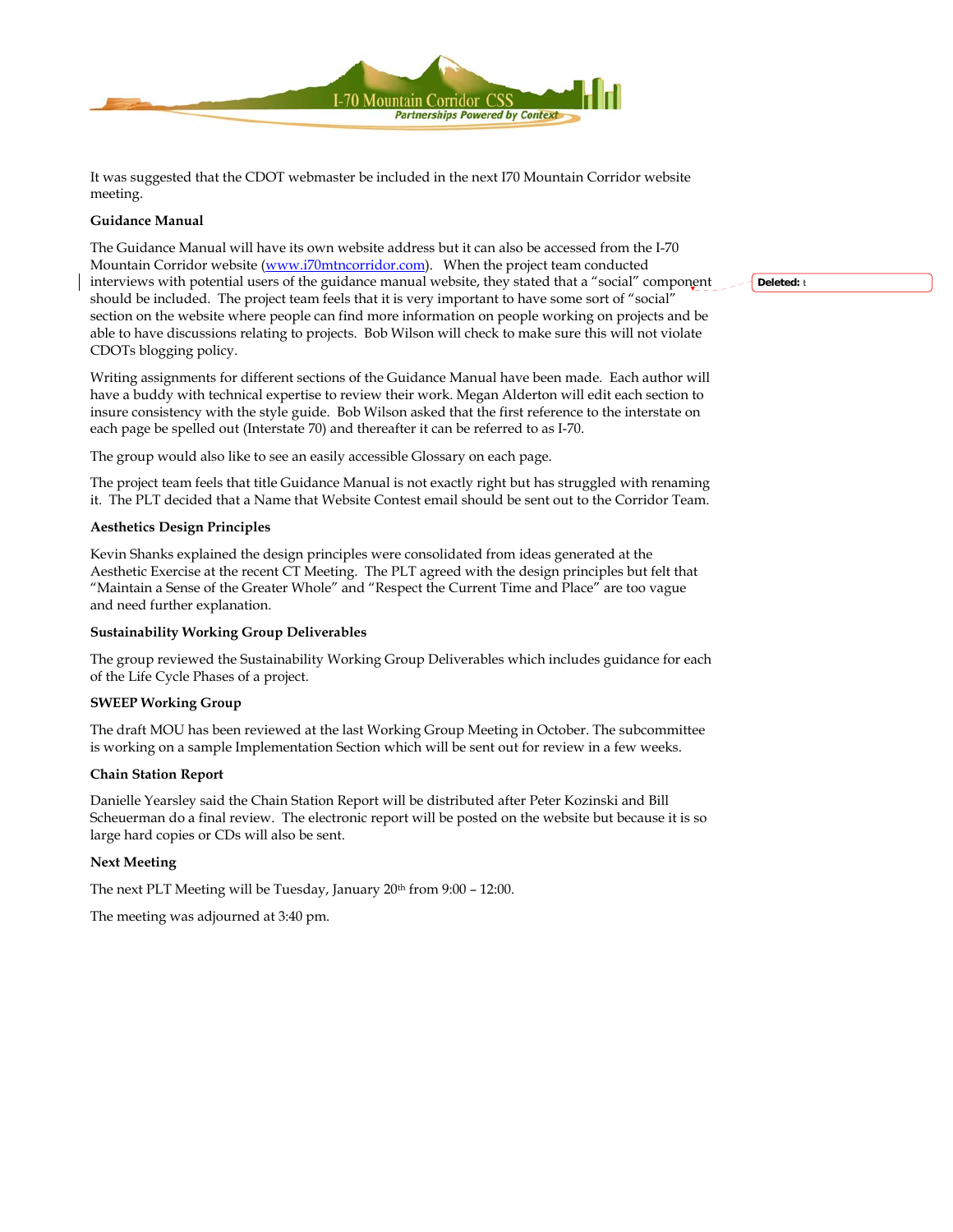

## *I-70 CSS*

# *Project Leadership Team Meeting*

CDOT Project Number 15613 CMS 07-028 CDOT Code 15954.10.50 CH2M HILL Project Number 358654

> Tuesday, November 18, 2008 1:30 p.m. to 3:30 p.m.

### **AGENDA**

**1.** Project Status and Schedule

Update of the current website

**2.** Guidance Manual

Progress

Name that Website

**3.** Aesthetic

Design Principles \*\*

**4.** Sustainability

Deliverables \*\*

**5.** SWEEP

**Matrix** 

- **6.** Chain Station Report \*\*
- **7.** Wrap up and next meeting

\*\* Indicates a handout